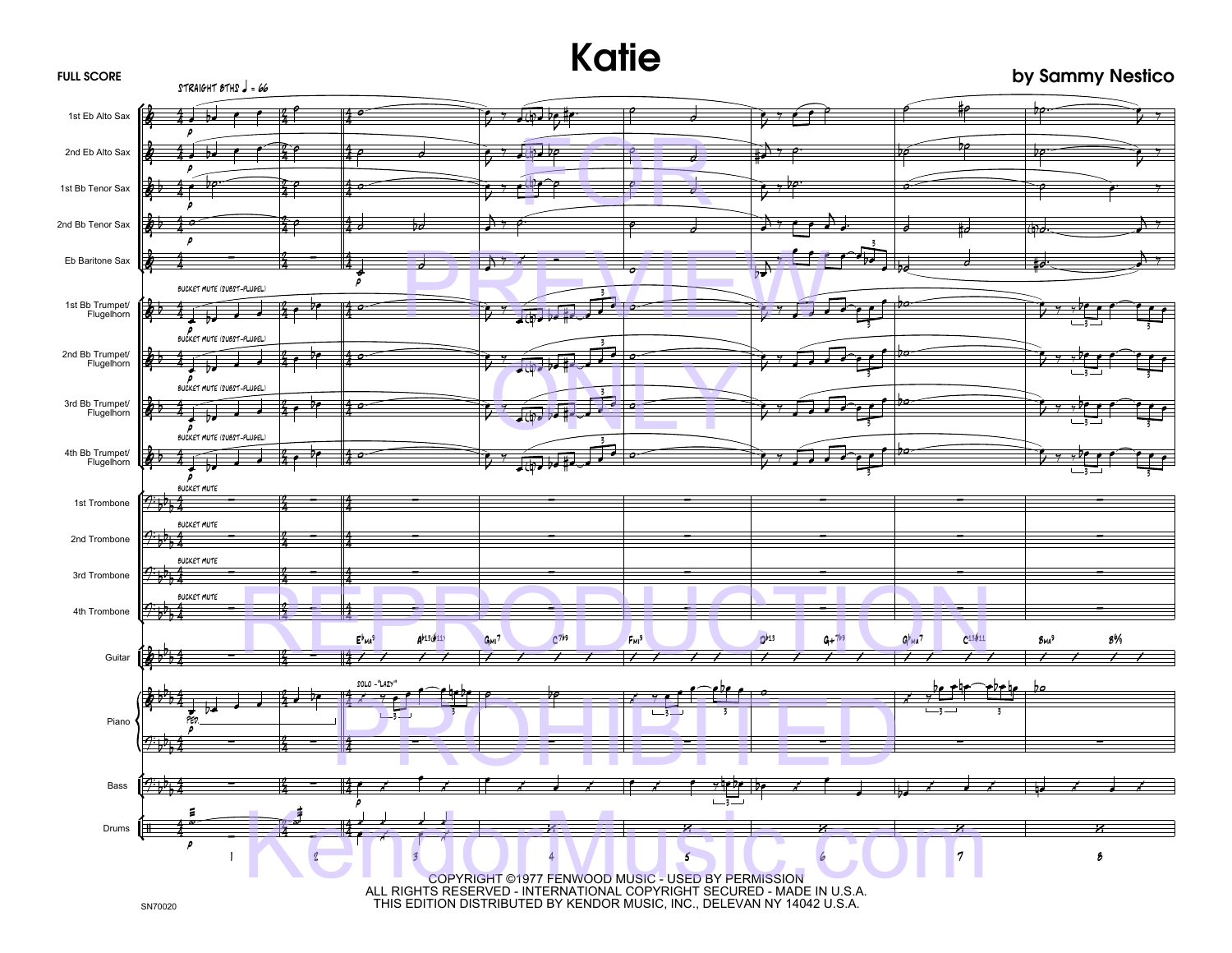**Katie - 2**

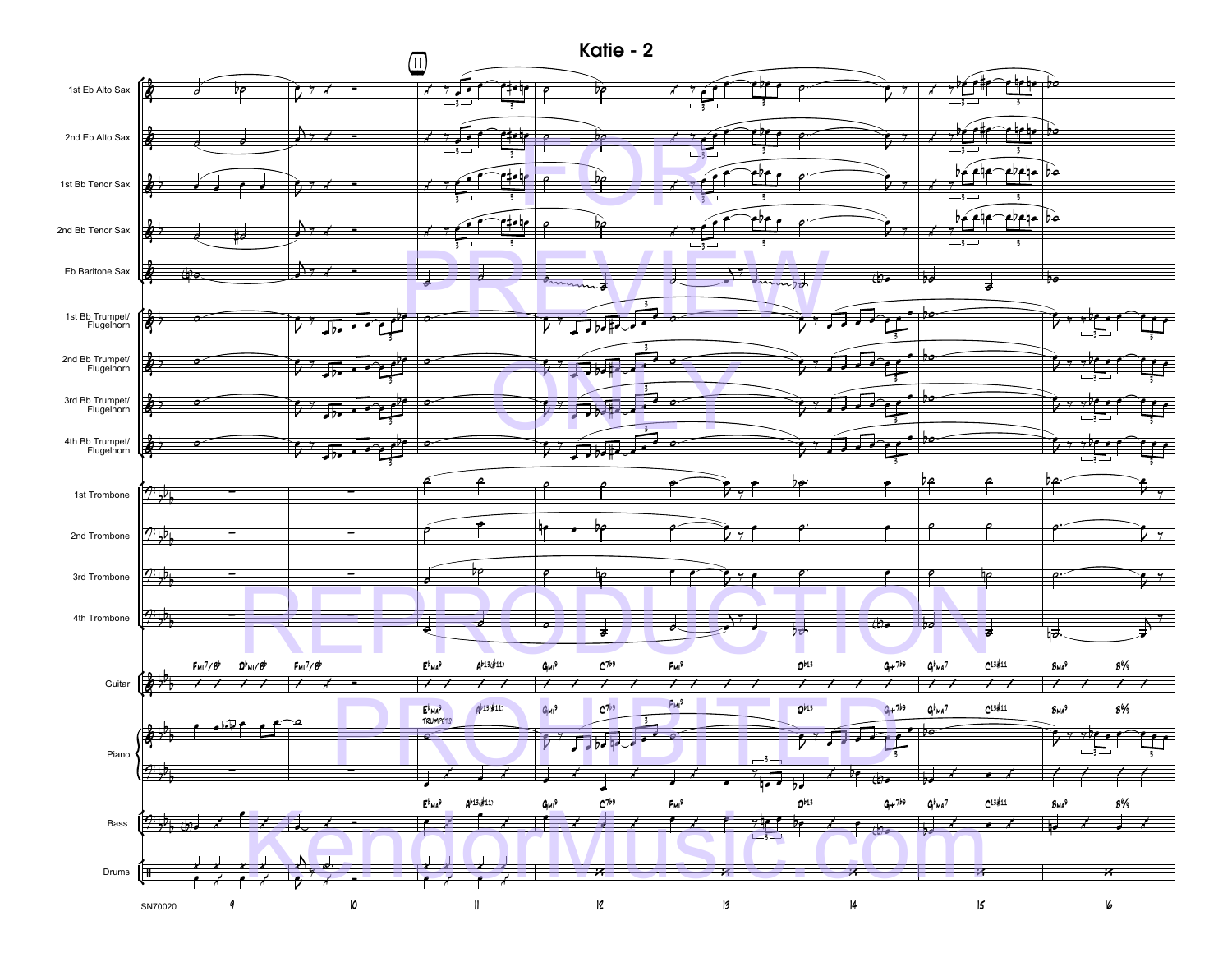

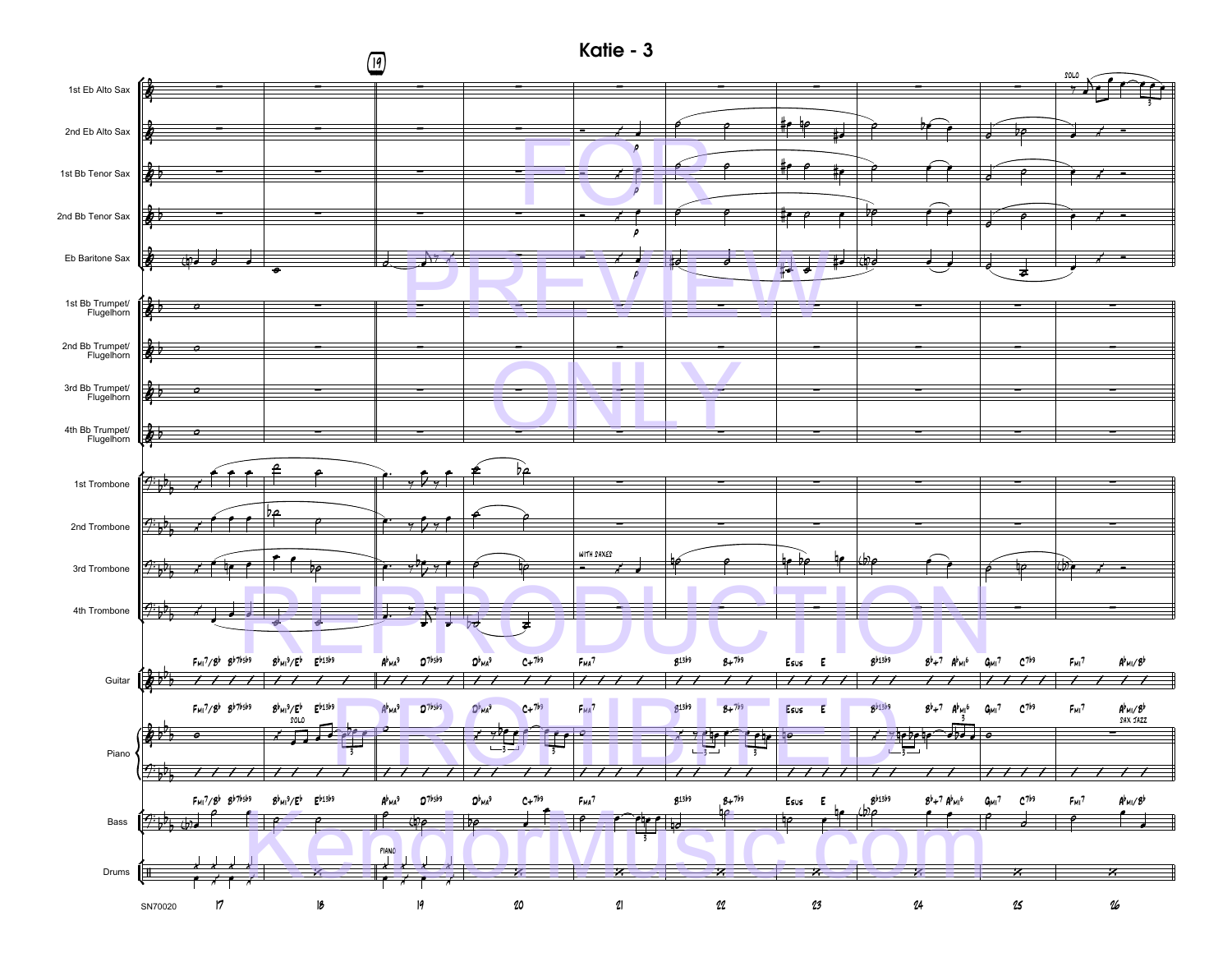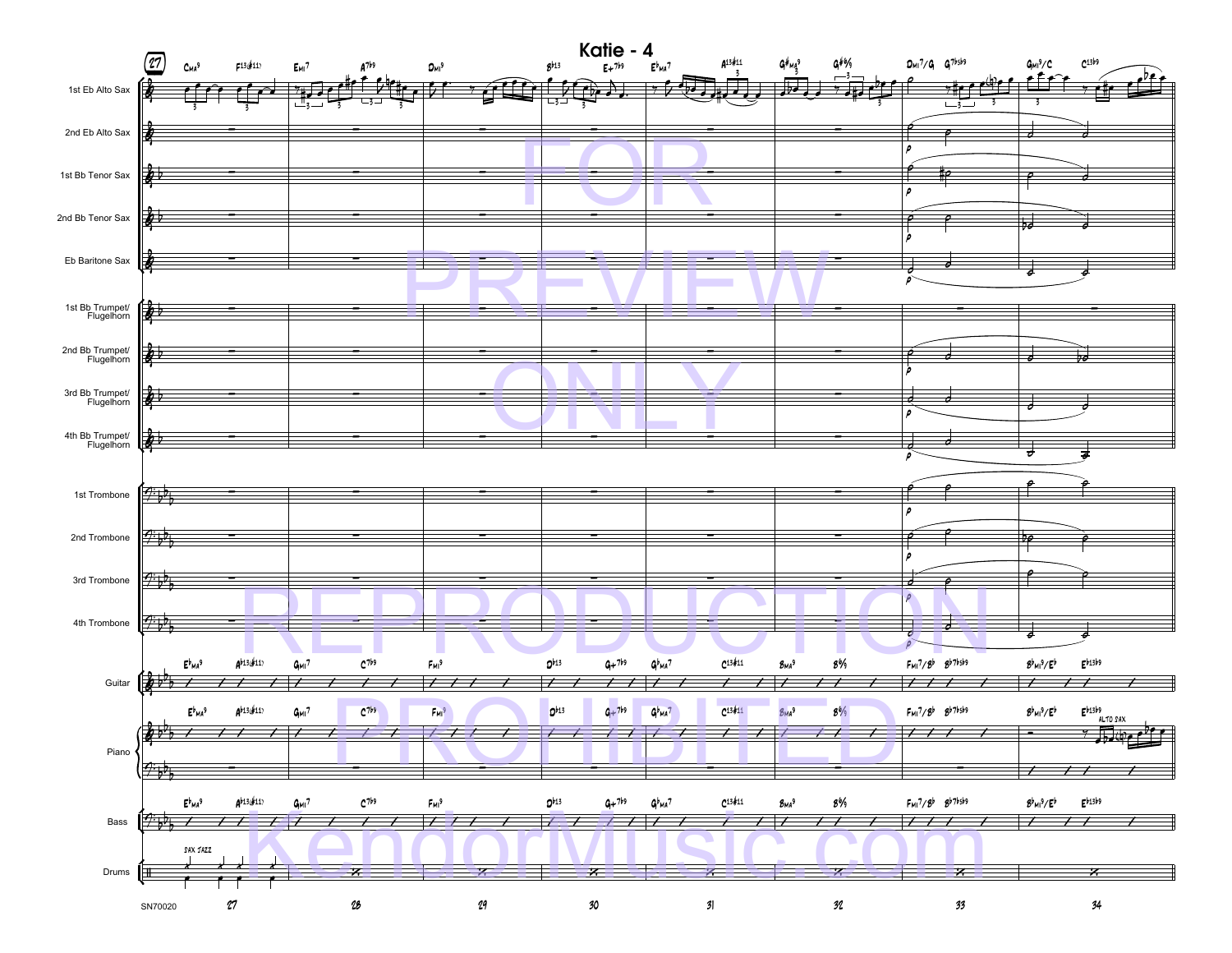